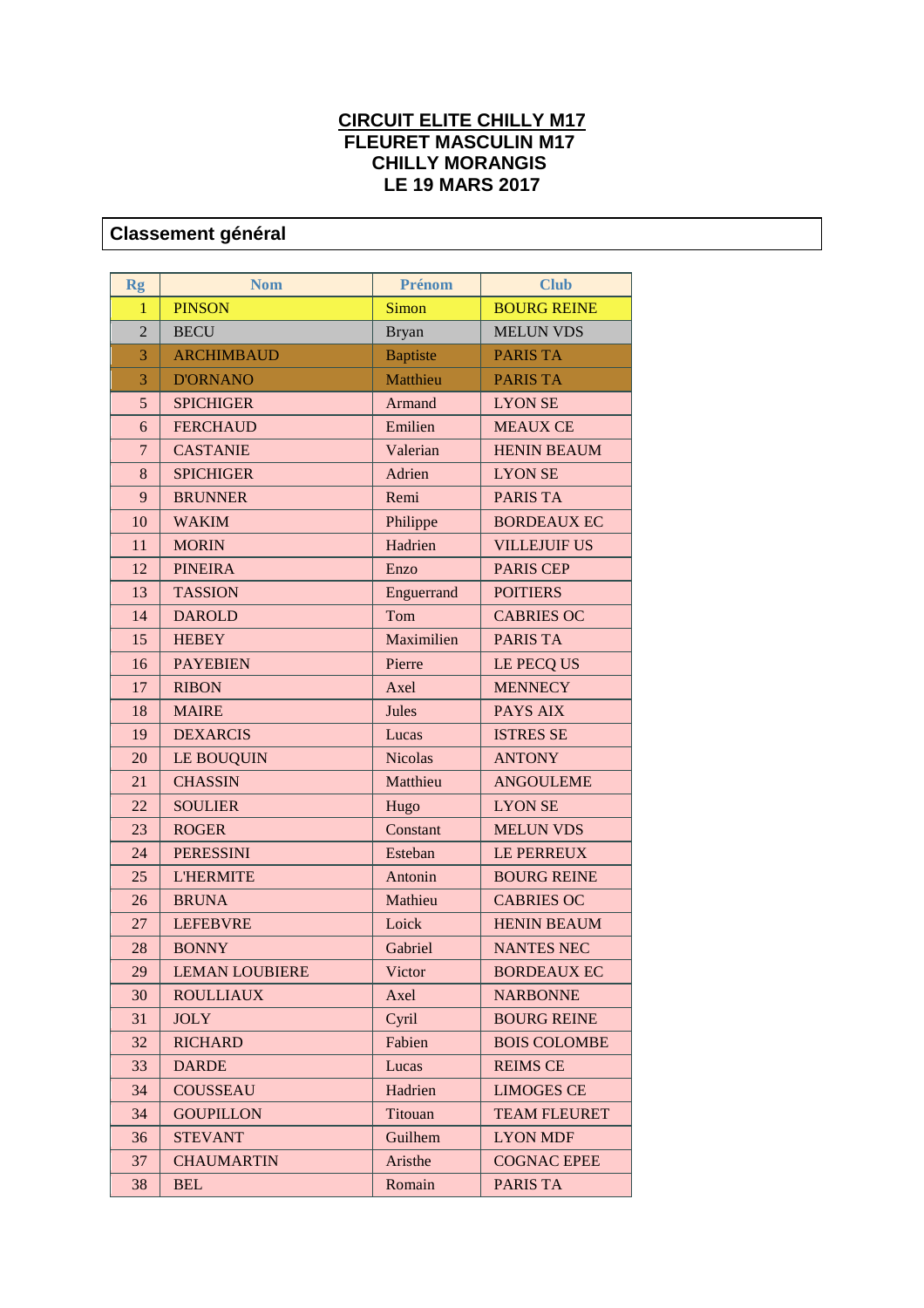| 39 | <b>CHOPIN</b>          | Thibault            | <b>LE PERREUX</b>   |
|----|------------------------|---------------------|---------------------|
| 40 | <b>WATSON</b>          | Pierre              | <b>MELUN VDS</b>    |
| 41 | <b>EICH GOZZI</b>      | Aymeric             | <b>BOURG REINE</b>  |
| 42 | <b>JABOUILLE</b>       | <b>Mathys</b>       | <b>CHAMBERY CE</b>  |
| 43 | <b>DELGAL</b>          | Paul                | <b>ANTONY</b>       |
| 44 | <b>CHAGNON</b>         | Theo                | <b>MEUNG LOIRE</b>  |
| 45 | <b>CART</b>            | Milan               | <b>PARIS TA</b>     |
| 46 | <b>DIEUDONNE</b>       | Pierre              | <b>ISSY MOUSQUE</b> |
| 47 | <b>CARASENA</b>        | Cameron             | <b>MANDELIEU</b>    |
| 47 | <b>GAINET</b>          | Simon               | <b>DOLE CE</b>      |
| 49 | <b>GERARDIN</b>        | Philibert           | <b>BORDEAUX EC</b>  |
| 50 | LE JEUNE               | Lucas               | <b>PARIS TA</b>     |
| 51 | <b>PAGEAUD</b>         | <b>Nicolas</b>      | <b>NANTES NEC</b>   |
| 52 | <b>DE BELVAL</b>       | <b>Paul Antoine</b> | <b>LYON MDF</b>     |
| 53 | <b>JACOB VILLEDIEU</b> | Jules               | <b>PARIS TA</b>     |
| 54 | <b>BOLZE</b>           | Olivier             | <b>ISSY MOUSQUE</b> |
| 55 | <b>LEFEVRE</b>         | Alexandre           | <b>COMPIEGNE CE</b> |
| 56 | <b>DOPPIA</b>          | Sylvain             | <b>FORT DE F AE</b> |
| 57 | <b>ABIDI</b>           | <b>Neil</b>         | <b>PARIS CEP</b>    |
| 58 | <b>GRENIER</b>         | Rã©mi               | <b>BESANCON RCE</b> |
| 59 | <b>MABIKA</b>          | Quentin             | <b>MELUN VDS</b>    |
| 60 | <b>OGNARD</b>          | Mederic             | <b>TAMPON</b>       |
| 60 | <b>TURCHI</b>          | Kenzo               | <b>CAMBRAICE</b>    |
| 62 | <b>PRATS</b>           | Mathieu             | <b>LYON MDF</b>     |
| 63 | <b>EBERHARDT</b>       | Julien              | <b>POITIERS</b>     |
| 64 | <b>NOVARIN</b>         | Antoine             | <b>LE PERREUX</b>   |
| 65 | <b>CUNAT</b>           | Sabin               | <b>VANDOEUVRE</b>   |
| 66 | <b>CORAL</b>           | Arthur              | <b>PARIS CEP</b>    |
| 67 | <b>LE RIGOLEUR</b>     | Damien              | <b>BOURG REINE</b>  |
| 68 | <b>DUNOYER</b>         | Nathan              | <b>TEAM FLEURET</b> |
| 69 | <b>RIEBEL</b>          | Paul                | <b>VILLE AVRAY</b>  |
| 70 | <b>JACQUEMET</b>       | Lenaic              | <b>CHAMALIERES</b>  |
| 71 | <b>HERRMANN</b>        | Amaury              | <b>VILLEMOMBLE</b>  |
| 72 | DU PONT DE ROMEMONT    | Edgar               | <b>VANDOEUVRE</b>   |
| 73 | <b>BOGEAT</b>          | Antoine             | <b>VANDOEUVRE</b>   |
| 74 | <b>DEHOULE</b>         | Antoine             | <b>BERNAY SP</b>    |
| 75 | <b>ABDELJALIL</b>      | Wael                | <b>PARIS CEP</b>    |
| 76 | <b>JARDOT</b>          | Charles             | <b>BELFORT ASM</b>  |
| 77 | <b>BARTHELEMY</b>      | Jean Gabriel        | <b>COMPIEGNE CE</b> |
| 78 | <b>DION</b>            | Antoine             | <b>ANGOULEME</b>    |
| 79 | <b>BAUDCHON</b>        | Florent             | <b>HENIN BEAUM</b>  |
| 80 | <b>AYRAULT</b>         | Flavien             | <b>VAL D ORGE</b>   |
| 81 | DE SAINT GUILHEM       | Dimitri             | <b>BELFORT ASM</b>  |
| 82 | <b>GLOAGUEN</b>        | Guillaume           | <b>MELUN VDS</b>    |
| 83 | <b>BONNET</b>          | Adrien              | <b>ANTONY</b>       |